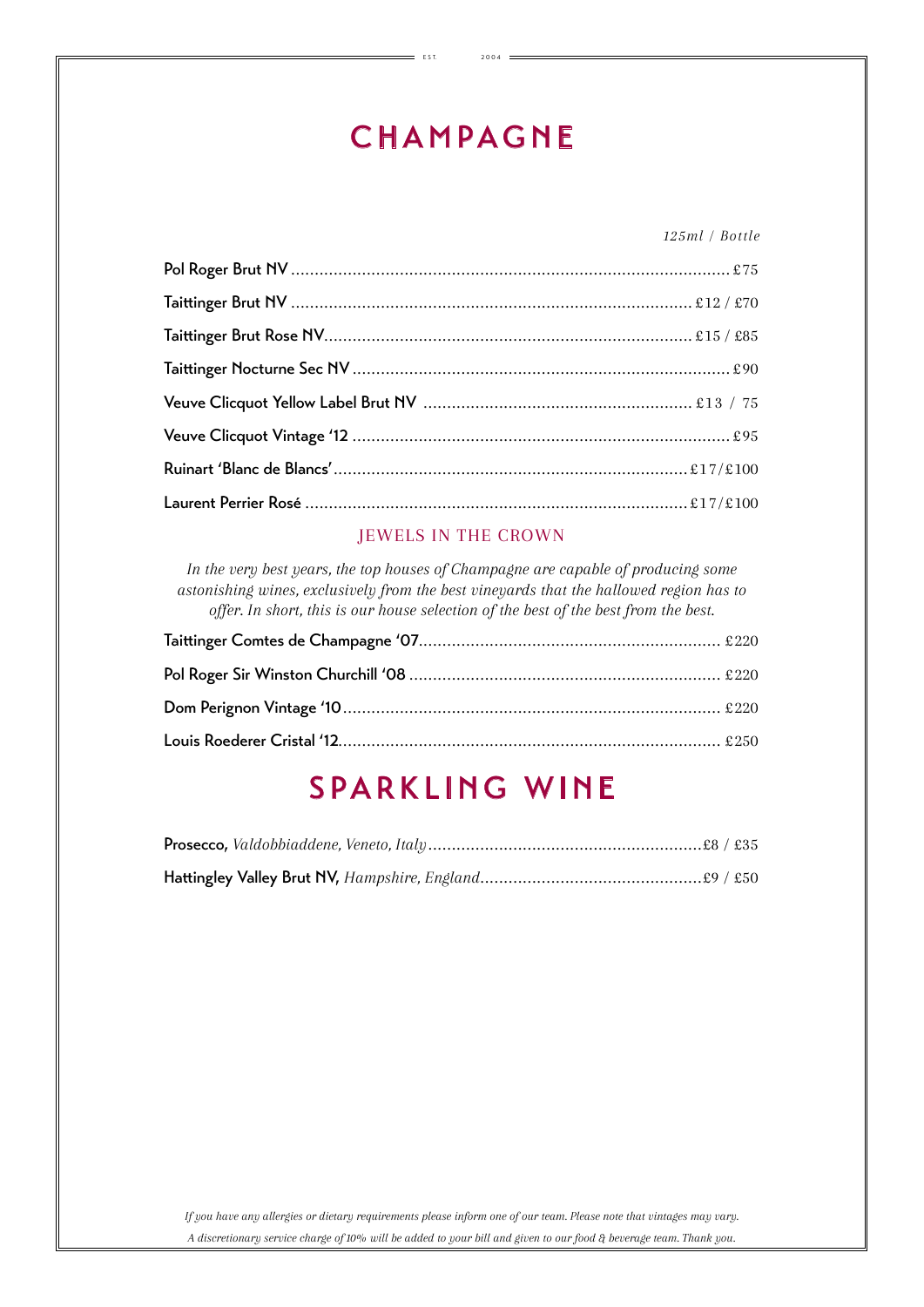# RED

E S T. 2 0 0 4

#### SILK

#### *All about red berry fruits, hints of sweet spice and silky tannins. Pair with game or our sensational Fillet*

*175ml / 375ml / Bottle*

*125ml / Bottle*

| <b>Pinot Noir,</b> St Clair, Marlborough, New Zealand 18 £12 / £23 / £45 |  |
|--------------------------------------------------------------------------|--|
|                                                                          |  |

#### BOLD

#### *Richer and riper in style, dark fruits with chocolate and coffee notes, great with one of our meatier cuts from the grill*

| Cabernet Sauvignon, C. Ste. Michelle, Washington State, USA 16 £42 |  |
|--------------------------------------------------------------------|--|
|                                                                    |  |
|                                                                    |  |
| Côte-Rôtie, Madinière, Yves Cuilleron, Rhone Valley, France 17 £75 |  |

#### SPICE

#### *Classical wines with more oak influence, great fruit combined with sweet spice, leather and tobacco*

| <b>Shiraz,</b> The Barry Bros', Jim Barry, Clare Valley, Australia 17 £10 / £19 / £37 |  |
|---------------------------------------------------------------------------------------|--|
|                                                                                       |  |
|                                                                                       |  |
| Montagne-Saint-Émilion, Château Teyssier, Bordeaux, France 15 £45                     |  |
|                                                                                       |  |

#### ICONS

*Top wines from world renowned producers*

| Gevrey Chambertin, Domaine Harmand-Geoffroy, Burgundy 17 £16 / £95             |  |
|--------------------------------------------------------------------------------|--|
| Barolo Cerequio, Michele Chiarlo, Piedmont, Italy 12  £20 / £120               |  |
| <b>Blason d'Issan,</b> Margaux, Chateau d'Issan, Bordeaux, France 15 £21 / 120 |  |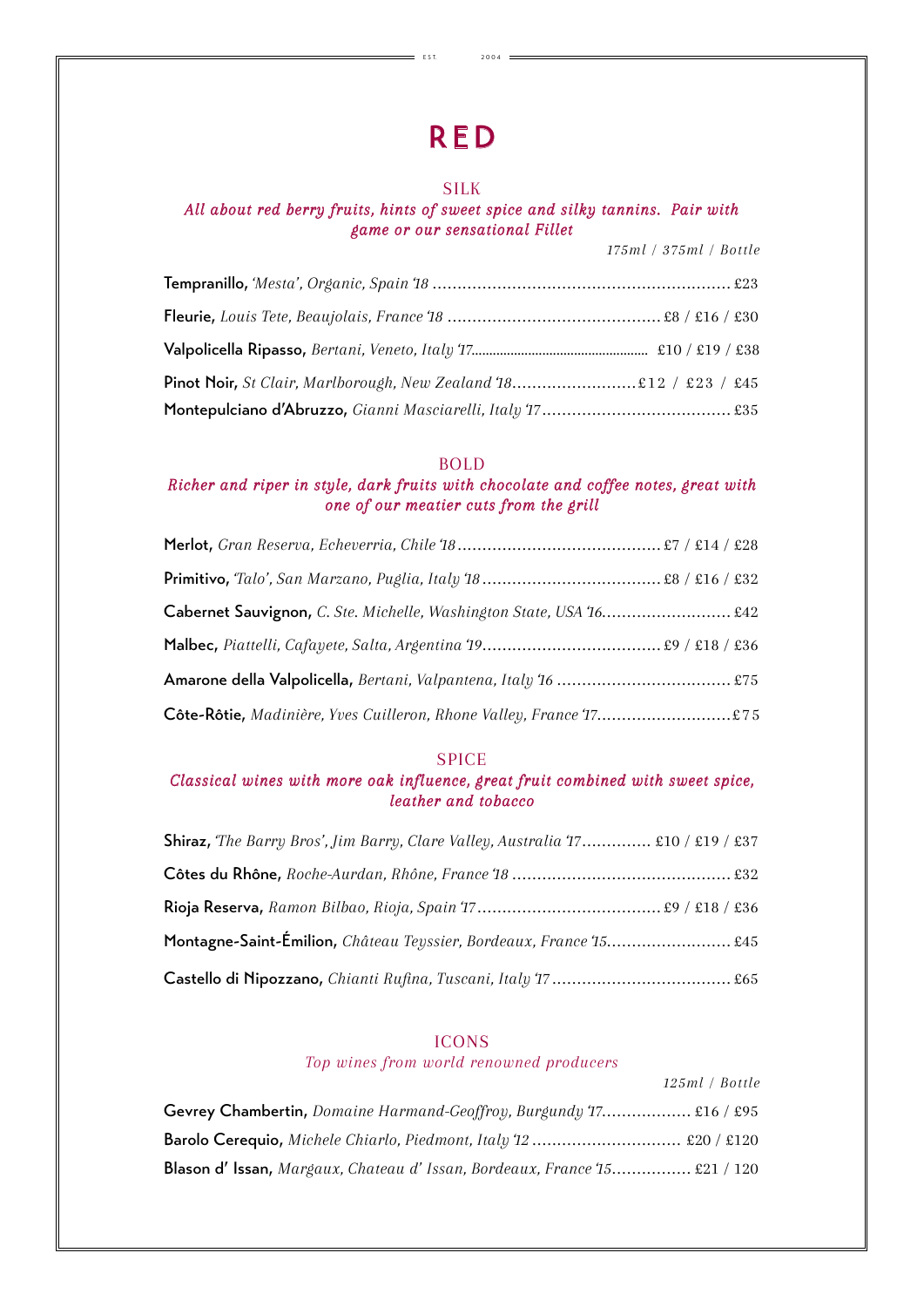### **WHITE**

 $=$  EST. 2004 =

#### MINERAL

#### *Fresh and crisp with citrus fruit characters, ideal with our more delicate seafood dishes*

| UΒ           |                     |
|--------------|---------------------|
|              | 175ml/375ml/Bottle  |
| - - - - - 10 | $0 \pi / 014 / 000$ |

| Riesling Trocken, Anton Finkenauer, Nahe, Germany 18  £7 / £14 / £28 |
|----------------------------------------------------------------------|
|                                                                      |
|                                                                      |
|                                                                      |
| Chablis, Premier Cru, Domaine J. Gourley, Burgundy, France 18 £65    |
| Albariño, 'Coral de Mar', Pazo do Mar Rías Baixas, Spain 19 £ 35     |

#### FRUIT

#### *Juicy and fruit forward, great with our dishes with a hint of aromatic spice*

| Chardonnay, 'Naturalys', Gérard Bertrand, Languedoc, France '18 £8 / £16 / £31 |  |
|--------------------------------------------------------------------------------|--|
| Pinot Grigio, Colterenzio, Trentino - Alto Adige, Italy  £8 / £16 / £32        |  |
| Lynchgate Bacchus, West Sussex, Bolney Wine Estate, England 19  £42            |  |
|                                                                                |  |
| <b>Sauvignon Blanc,</b> Yealands, Marlborough, New Zealand 19  £9 / £18 / £36  |  |
|                                                                                |  |

#### RICH

#### *Riper in style often with a bit of oak influence, true food wines perfect with our richer fish and white meat dishes*

| Viognier, Ktima Gerovassililou, Macedonia, Greece, 18 £12 / £23 / £45    |  |
|--------------------------------------------------------------------------|--|
|                                                                          |  |
|                                                                          |  |
| Chenin Blanc 'The FMC', Ken Forrester, Stellenbosch, South Africa 18 £60 |  |

#### ICONS

*Top wines from world renowned producers*

|                                                                                        | $125ml$ / Bottle |  |
|----------------------------------------------------------------------------------------|------------------|--|
| Riesling, Cuvée Frederic Emile, Trimbach, Alsace, France '11 £21 / £110                |                  |  |
| <b>Pouilly Fumé,</b> 'Eurythmie', Jonathan Didier Pabiot, Loire, France $17$ £16 / £90 |                  |  |
| <b>Puligny Montrachet,</b> Domaine Jean - Louis Chavy, Burgundy, France 19  £18 / £110 |                  |  |
| Corton Charlemagne, Domaine Jean Marc Pillot, Burgundy, France 17 £200                 |                  |  |

*If you have any allergies or dietary requirements please inform one of our team. Please note that vintages may vary. A discretionary service charge of 10% will be added to your bill and given to our food & beverage team. Thank you.*